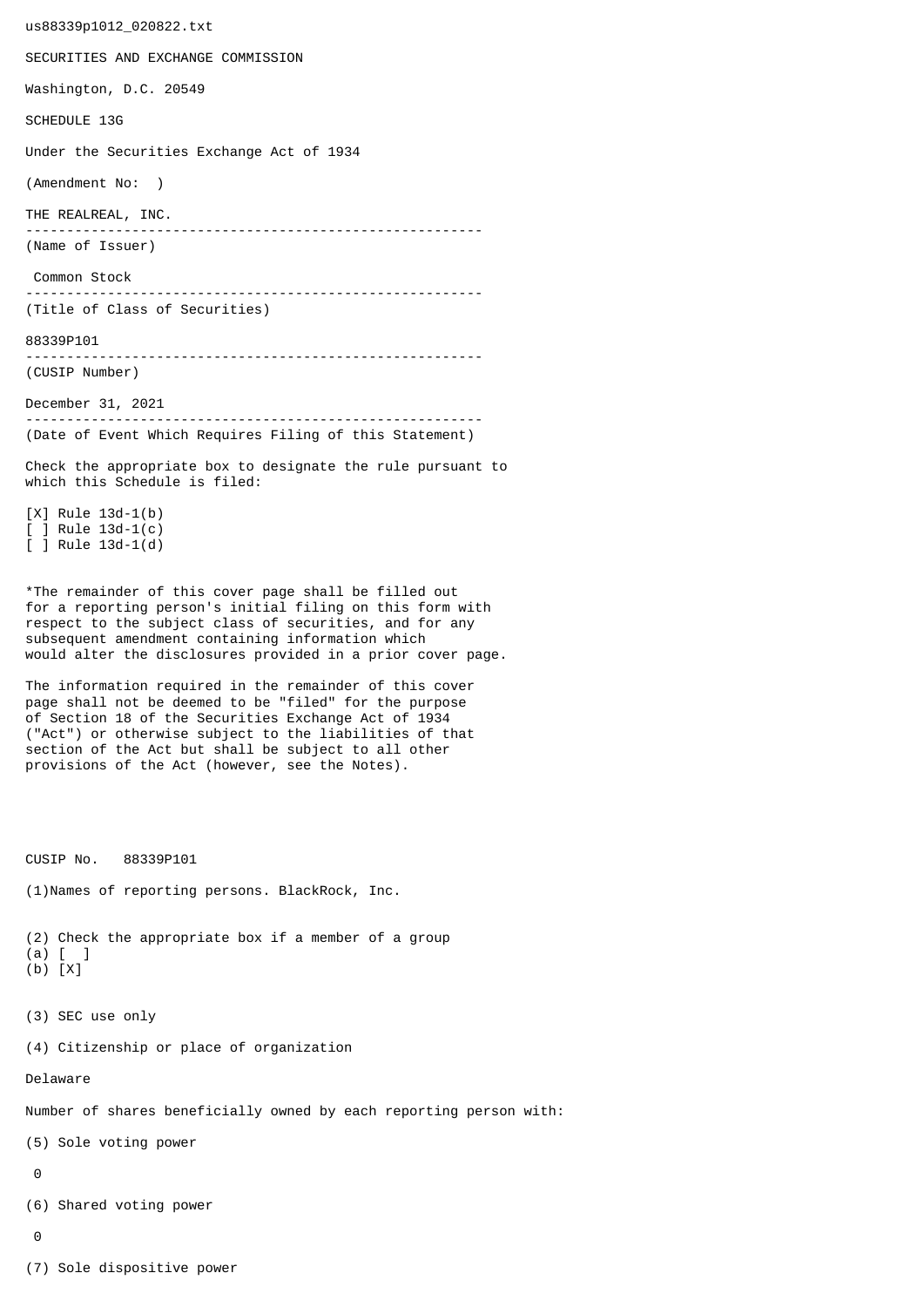```
\Theta(8) Shared dispositive power
 \boldsymbol{\Theta}(9) Aggregate amount beneficially owned by each reporting person
  6005789
(10) Check if the aggregate amount in Row (9) excludes certain shares
(11) Percent of class represented by amount in Row 9
 6.5%
(12) Type of reporting person
HC
Item 1.
Item 1(a) Name of issuer:
                 -----------------------------------------------------------------------
THE REALREAL, INC.
Item 1(b) Address of issuer's principal executive offices:
-----------------------------------------------------------------------
55 FRANCISCO STREET, SUITE 600
SAN FRANCISCO CA 94133
Item 2.
2(a) Name of person filing:
               ----------------------------------------------------------------------
BlackRock, Inc.
2(b) Address or principal business office or, if none, residence:
 -----------------------------------------------------------------------
BlackRock, Inc.
55 East 52nd Street
New York, NY 10055
2(c) Citizenship:
                             --------------------------------------------------------------------
 See Item 4 of Cover Page
2(d) Title of class of securities:
                                       -------------------------------------------------------------------
 Common Stock
2(e) CUSIP No.:
See Cover Page
Item 3.
If this statement is filed pursuant to Rules 13d-1(b), or 13d-2(b) or (c),
check whether the person filing is a:
[ ] Broker or dealer registered under Section 15 of the Act;
```
[ ] Bank as defined in Section 3(a)(6) of the Act;

] Insurance company as defined in Section  $3(a)(19)$  of the Act;

[ ] Investment company registered under Section 8 of the

Investment Company Act of 1940;

[ ] An investment adviser in accordance with Rule  $13d-1(b)(1)(ii)(E)$ ;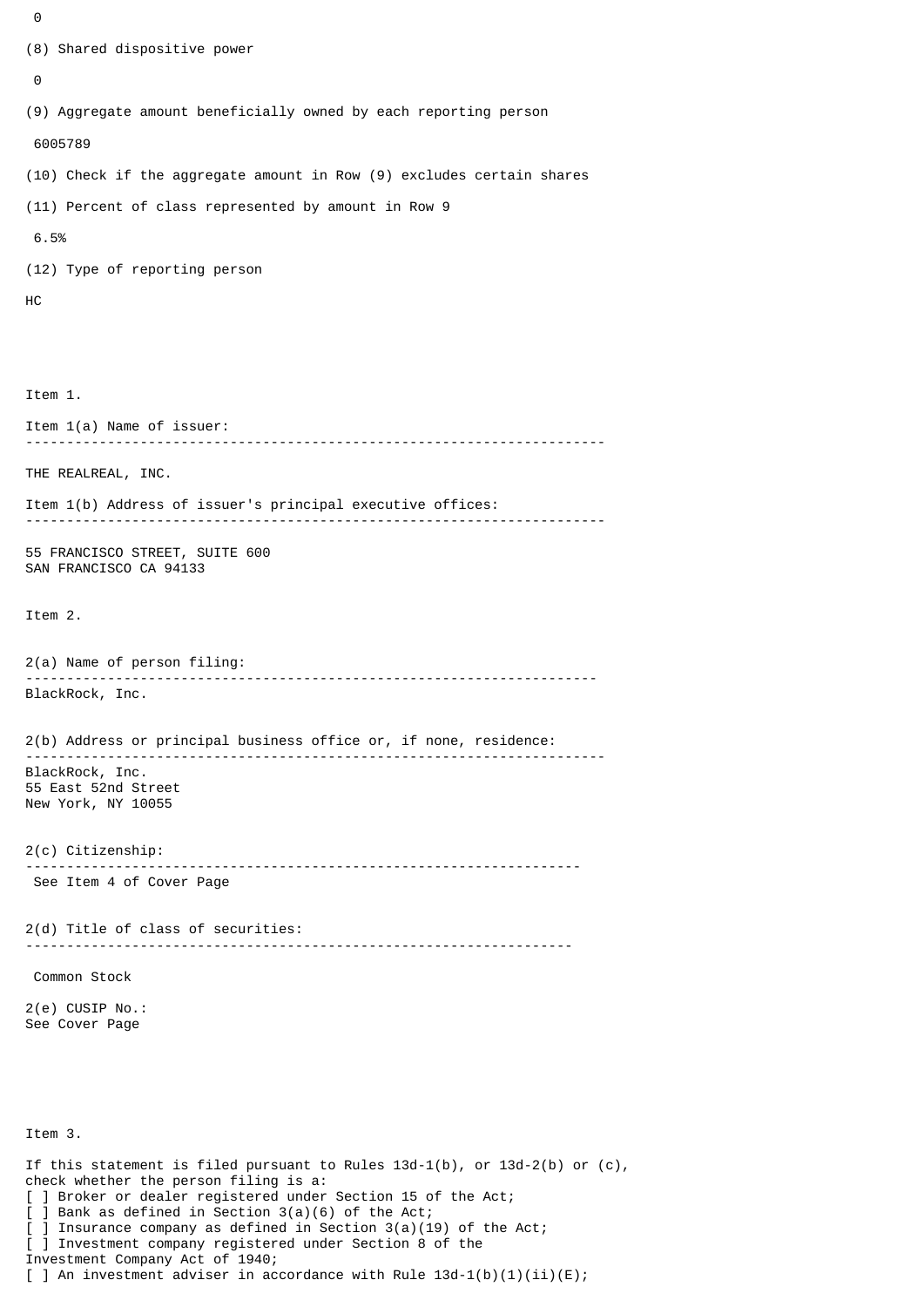[ ] An employee benefit plan or endowment fund in accordance with Rule  $13d-1(b)(1)(ii)(F);$ [X] A parent holding company or control person in accordance with Rule  $13d-1(b)(1)(ii)(G);$ [ ] A savings associations as defined in Section 3(b) of the Federal Deposit Insurance Act (12 U.S.C. 1813); [ ] A church plan that is excluded from the definition of an investment company under section  $3(c)(14)$  of the Investment Company Act of 1940; [ ] A non-U.S. institution in accordance with Rule  $240.13d-1(b)(1)(ii)(J);$  $\lceil$  ] Group, in accordance with Rule 240.13d-1(b)(1)(ii)(K). If filing as a non-U.S. institution in accordance with Rule  $240.13d-1(b)(1)(ii)(J)$ , please specify the type of institution: Item 4. Ownership Provide the following information regarding the aggregate number and percentage of the class of securities of the issuer identified in Item 1. Amount beneficially owned: 6005789 Percent of class 6.5% Number of shares as to which such person has: Sole power to vote or to direct the vote  $\Omega$ Shared power to vote or to direct the vote 0 Sole power to dispose or to direct the disposition of  $\theta$ Shared power to dispose or to direct the disposition of 0 Item 5. Ownership of 5 Percent or Less of a Class. If this statement is being filed to report the fact that as of the date hereof the reporting person has ceased to be the beneficial owner of more than 5 percent of the

Item 6. Ownership of More than 5 Percent on Behalf of Another Person

class of securities, check the following [ ].

 If any other person is known to have the right to receive or the power to direct the receipt of dividends from, or the proceeds from the sale of, such securities, a statement to that effect should be included in response to this item and, if such interest relates to more than 5 percent of the class, such person should be identified. A listing of the shareholders of an investment company registered under the Investment Company Act of 1940 or the beneficiaries of employee benefit plan, pension fund or endowment fund is not required.

 Various persons have the right to receive or the power to direct the receipt of dividends from, or the proceeds from the sale of the common stock of THE REALREAL, INC.. No one person's interest in the common stock of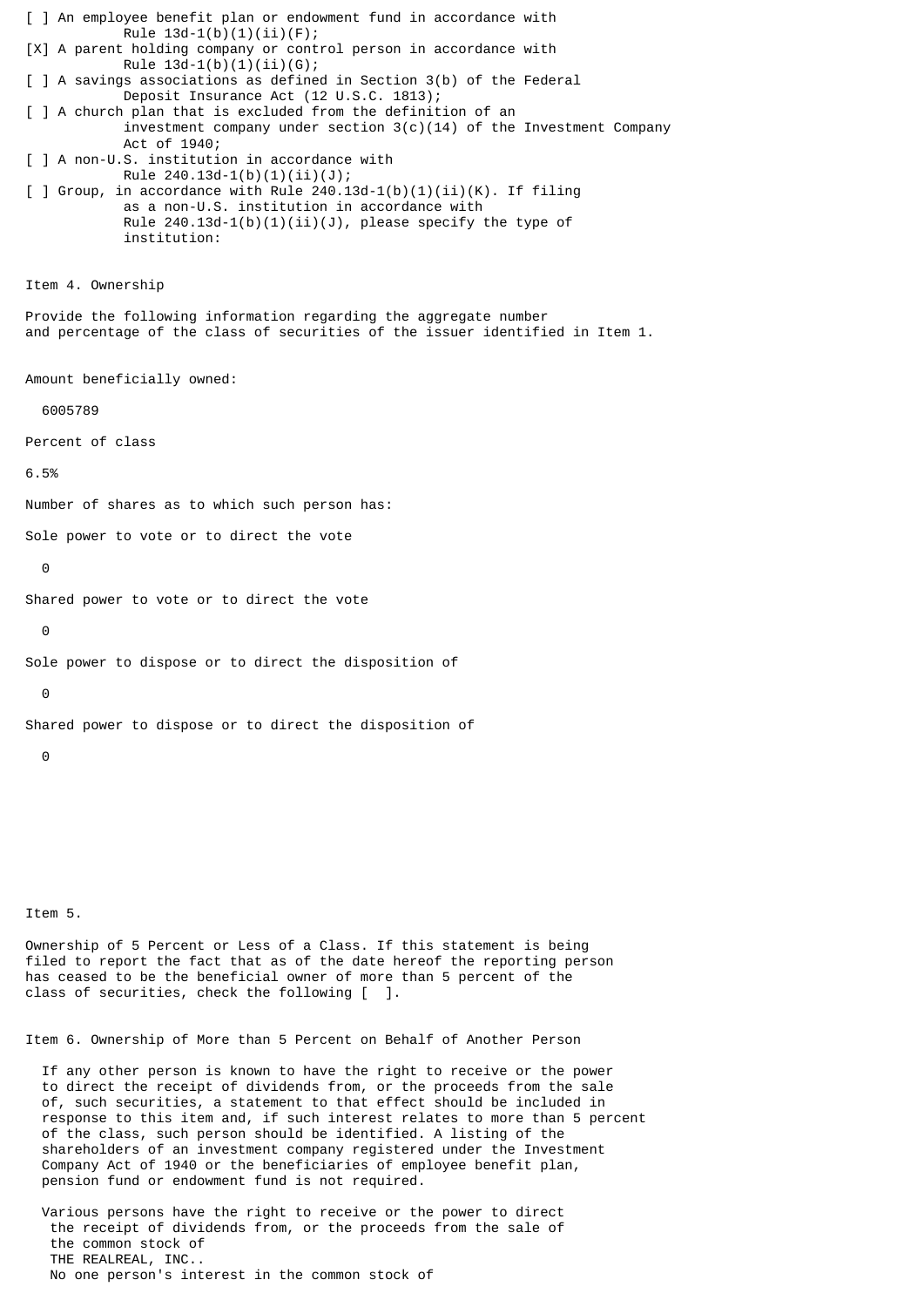THE REALREAL, INC. is more than five percent of the total outstanding common shares.

Item 7. Identification and Classification of the Subsidiary Which Acquired the Security Being Reported on by the Parent Holding Company or Control Person.

See Exhibit A

Item 8. Identification and Classification of Members of the Group

If a group has filed this schedule pursuant to Rule  $13d-1(b)(ii)(J)$ , so indicate under Item 3(j) and attach an exhibit stating the identity and Item 3 classification of each member of the group. If a group has filed this schedule pursuant to Rule  $13d-1(c)$  or Rule  $13d-1(d)$ , attach an exhibit stating the identity of each member of the group.

## Item 9. Notice of Dissolution of Group

Notice of dissolution of a group may be furnished as an exhibit stating the date of the dissolution and that all further filings with respect to transactions in the security reported on will be filed, if required, by members of the group, in their individual capacity.

See Item 5.

Item 10. Certifications By signing below I certify that, to the best of my knowledge and belief, the securities referred to above were acquired and are held in the ordinary course of business and were not acquired and are not held for the purpose of or with the effect of changing or influencing the control of the issuer of the securities and were not acquired and are not held in connection with or as a participant in any transaction having that purpose or effect.

Signature.

After reasonable inquiry and to the best of my knowledge and belief, I certify that the information set forth in this statement is true, complete and correct.

Dated: February 8, 2022 BlackRock, Inc.

Signature: Spencer Fleming

-------------------------------------------

Name/Title Attorney-In-Fact

The original statement shall be signed by each person on whose behalf the statement is filed or his authorized representative. If the statement is signed on behalf of a person by his authorized representative other than an executive officer or general partner of the filing person, evidence of the representative's authority to sign on behalf of such person shall be filed with the statement, provided, however, that a power of attorney for this purpose which is already on file with the Commission may be incorporated by reference. The name and any title of each person who signs the statement shall be typed or printed beneath his signature.

Attention: Intentional misstatements or omissions of fact constitute Federal criminal violations (see 18 U.S.C. 1001).

Exhibit A